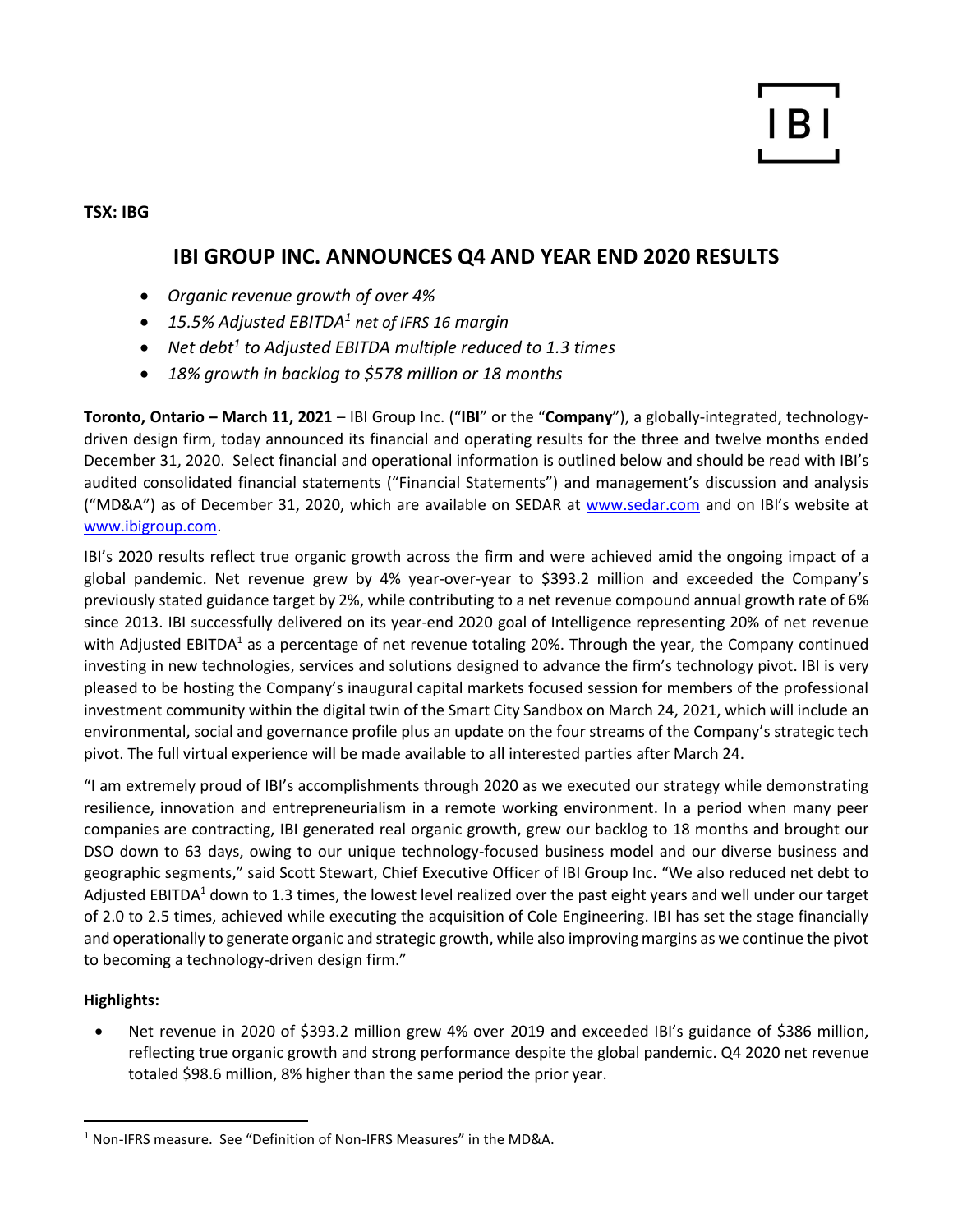- Adjusted EBITDA<sup>1</sup> net of IFRS 16 impacts totaled \$61.0 million or 15.5% of net revenue, a 6% increase over 2019, and for the fourth quarter of 2020 was \$13.7 million or 13.9% of net revenue, growing 27% relative to Q4 2019. Consistent with industry peers, IBI intends to report Adjusted EBITDA<sup>1</sup> net of IFRS 16 impacts going forward.
- Backlog across the firm was a record 18 months or \$578 million at year-end 2020, 18% higher than 2019, reflecting an improved pace of securing future work. Across the Company's three main business practices of Intelligence, Buildings and Infrastructure, backlog increased by 5%, 20% and 27%, respectively.
- Intelligence net revenue was \$79.5 million or 20.2% of total net revenue in 2020, an increase of 16% over 2019, reflecting the success of the Company's strategic pivot to technology. Adjusted EBITDA<sup>1</sup> from Intelligence was \$16.1 million, or 20.2% of net revenue, a 59% increase over 2019. Compared to Q4 2019, net revenue from Intelligence grew by 7% to \$19.0 million in Q4 2020, and Adjusted EBITDA<sup>1</sup> grew 89% to \$5.1 million, representing 26.8% of net revenue.
- Billing to clients related to recurring software support and maintenance in 2020 totaled \$20.6 million, growing 1.5% over 2019, related to additional clients and subscriptions obtained subsequent to December 31, 2019.
- IBI's Buildings practice recorded net revenue of \$200.8 million in 2020 and \$50.8 million in Q4 2020, 2% and 15% higher than the same periods in 2019. Adjusted EBITDA<sup>1</sup> was \$32.6 million or 16.2% of net revenue in 2020 and \$9.6 million or 18.9% of net revenue in Q4 2020, reflecting growth of 5% and 380% relative to the same periods in 2019.
- The Infrastructure practice generated net revenue of \$112.1 million in 2020 and \$28.5 million in Q4 2020, 1% higher and 4% lower than the respective periods in 2019. Adjusted EBITDA<sup>1</sup> of \$9.9 million or 8.8% of net revenue in 2020 and \$1.5 million or 5.1% of net revenue in Q4 2020 were 14% and 58% lower than the same periods in 2019, respectively.
- Net income from operating activities<sup>1</sup> was \$17.5 million in 2020 and \$0.5 million in Q4 2020, reflecting declines of 20% and 76%, respectively, relative to the same periods the previous year, largely due to payments on lease liabilities. Basic and diluted earnings per share from operating activities<sup>1</sup> in 2020 totaled \$0.47 and \$0.46, respectively, and was \$0.01 (basic and diluted) in Q4, 2020.
- Net income in 2020 totaled \$17.7 million (\$0.47 per basic and diluted share), compared to \$16.8 million in 2019 and a loss of \$0.9 million (\$0.02 per basic and diluted share) in Q4 2020, primarily due to the accelerated accretion associated with IBI issuing an early notice of redemption on its 5.5% debentures.
- Cash flows provided by operating activities totaled \$53.7 million in 2020 and \$20.4 million in Q4 2020, compared to \$50.2 million and \$32.0 million in the same periods in 2019, with the decline in Q4 2020 attributable to a decrease in non-cash working capital.
- IBI's days sales outstanding ("DSO") of 63 days at December 31, 2020 was one day lower than at the end of 2019 and positions the Company as one of the leaders in DSO among its peers, reflecting IBI's continued diligence in reviewing contract assets and accounts receivable and its commitment to accelerated billings.
- Net debt<sup>1</sup> at year-end 2020 totaled \$57.2 million, resulting in a 1.3 times net debt to trailing 12 months' Adjusted EBITDA<sup>1</sup> ratio, demonstrating the success of IBI's efforts to direct free cash flow to debt reduction and position the Company for continued potential growth organically and through acquisitions.

<sup>&</sup>lt;sup>1</sup> Non-IFRS measure. See "Definition of Non-IFRS Measures" in the MD&A.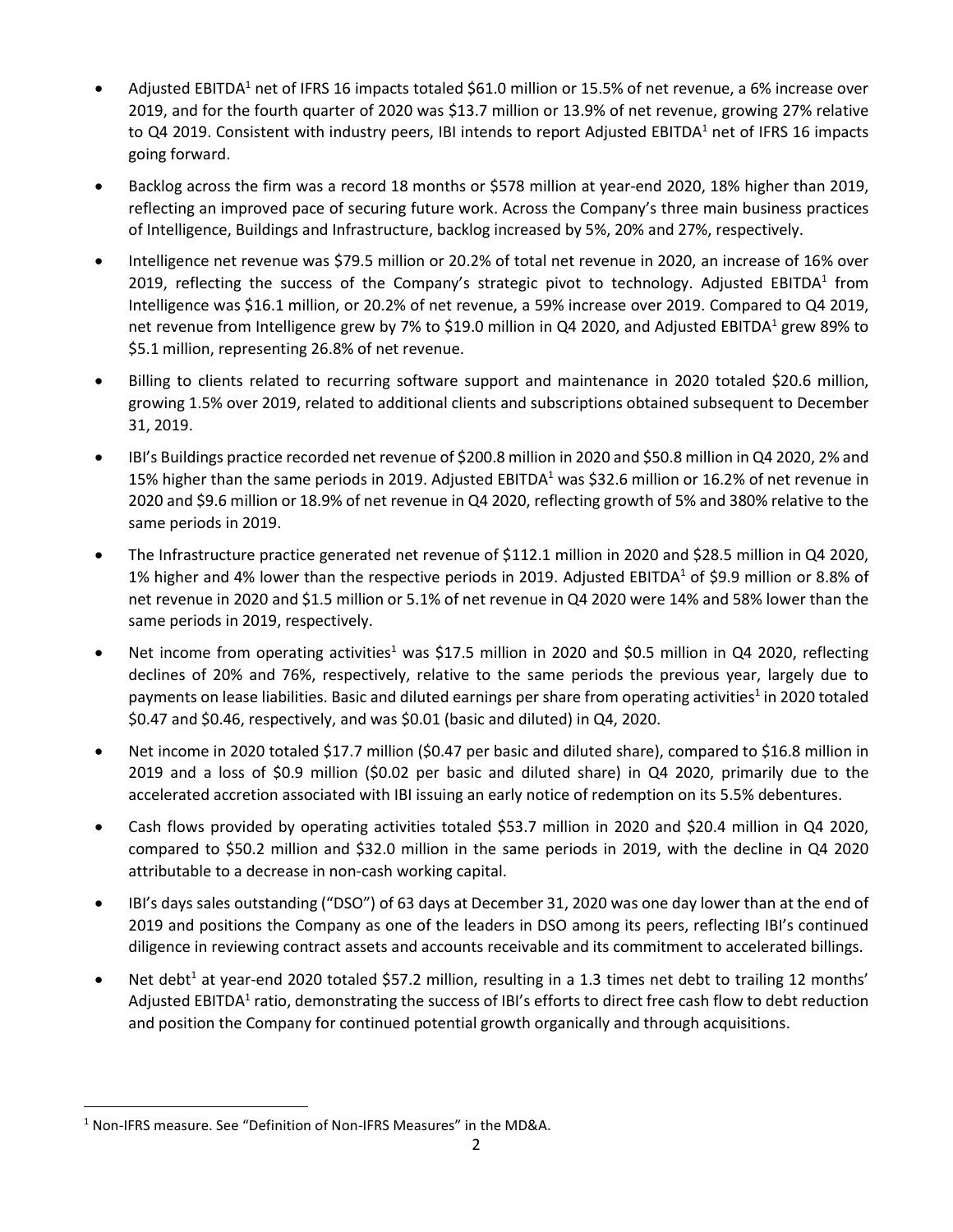# **Financial Highlights**

(in thousands of Canadian dollars except per share amounts)

|                                                                                       | <b>THREE MONTHS ENDED</b><br>DECEMBER 31, |              |  |            | <b>YEAR ENDED</b> |              |         |
|---------------------------------------------------------------------------------------|-------------------------------------------|--------------|--|------------|-------------------|--------------|---------|
|                                                                                       |                                           |              |  |            |                   | DECEMBER 31, |         |
|                                                                                       |                                           | 2020         |  | 2019       |                   | 2020         | 2019    |
| Number of working days                                                                |                                           | 63           |  | 63         |                   | 252          | 251     |
| Gross revenue                                                                         | \$                                        | $135,641$ \$ |  | 114,203 \$ |                   | 505,077 \$   | 460,458 |
| Less: Subconsultants and direct costs                                                 |                                           | 37,058       |  | 22,523     |                   | 111,867      | 83,605  |
| Net revenue                                                                           | \$                                        | $98,583$ \$  |  | 91,680 \$  |                   | 393,210 \$   | 376,853 |
| Net income                                                                            | \$                                        | $(929)$ \$   |  | 1,892 \$   |                   | 17,681 \$    | 16,849  |
| Net income from operating activities <sup>1</sup>                                     | \$                                        | 461 \$       |  | $1,955$ \$ |                   | 17,532 \$    | 22,015  |
| Basic earnings per share                                                              | \$                                        | $(0.02)$ \$  |  | $0.05$ \$  |                   | $0.47 \;$ \$ | 0.45    |
| Diluted earnings per share                                                            | \$                                        | $(0.02)$ \$  |  | $0.05$ \$  |                   | $0.47 \;$ \$ | 0.45    |
| Basic earnings per share from                                                         |                                           |              |  |            |                   |              |         |
| operating activities <sup>1</sup>                                                     | \$                                        | $0.01$ \$    |  | $0.05$ \$  |                   | $0.47 \;$ \$ | 0.59    |
| Diluted earnings per share from operating<br>activities <sup>1</sup>                  | \$                                        | $0.01$ \$    |  | $0.05$ \$  |                   | $0.46$ \$    | 0.58    |
|                                                                                       |                                           |              |  |            |                   |              |         |
| Adjusted EBITDA <sup>1</sup> net IFRS 16 impacts                                      | \$                                        | 13,679 \$    |  | 10,824 \$  |                   | 61,026 \$    | 57,522  |
| Adjusted EBITDA <sup>1</sup> net of IFRS 16 impacts<br>as a percentage of net revenue |                                           | 13.9%        |  | 11.8%      |                   | 15.5%        | 15.3%   |
|                                                                                       |                                           |              |  |            |                   |              |         |
| Adjusted EBITDA <sup>1</sup>                                                          | \$                                        | $10,640$ \$  |  | $6,809$ \$ |                   | 45,734 \$    | 42,026  |
| Adjusted $EBITDA1$ as a percentage<br>of net revenue                                  |                                           | 10.8%        |  | 7.4%       |                   | 11.6%        | 11.2%   |
|                                                                                       |                                           |              |  |            |                   |              |         |
| Cash flows (used in) provided<br>by operating activities                              | \$                                        | 20,379 \$    |  | 31,950 \$  |                   | 53,672 \$    | 50,158  |
|                                                                                       |                                           |              |  |            |                   |              |         |

### **Notes:**

See "Definition of Non-IFRS Measures" in the MD&A.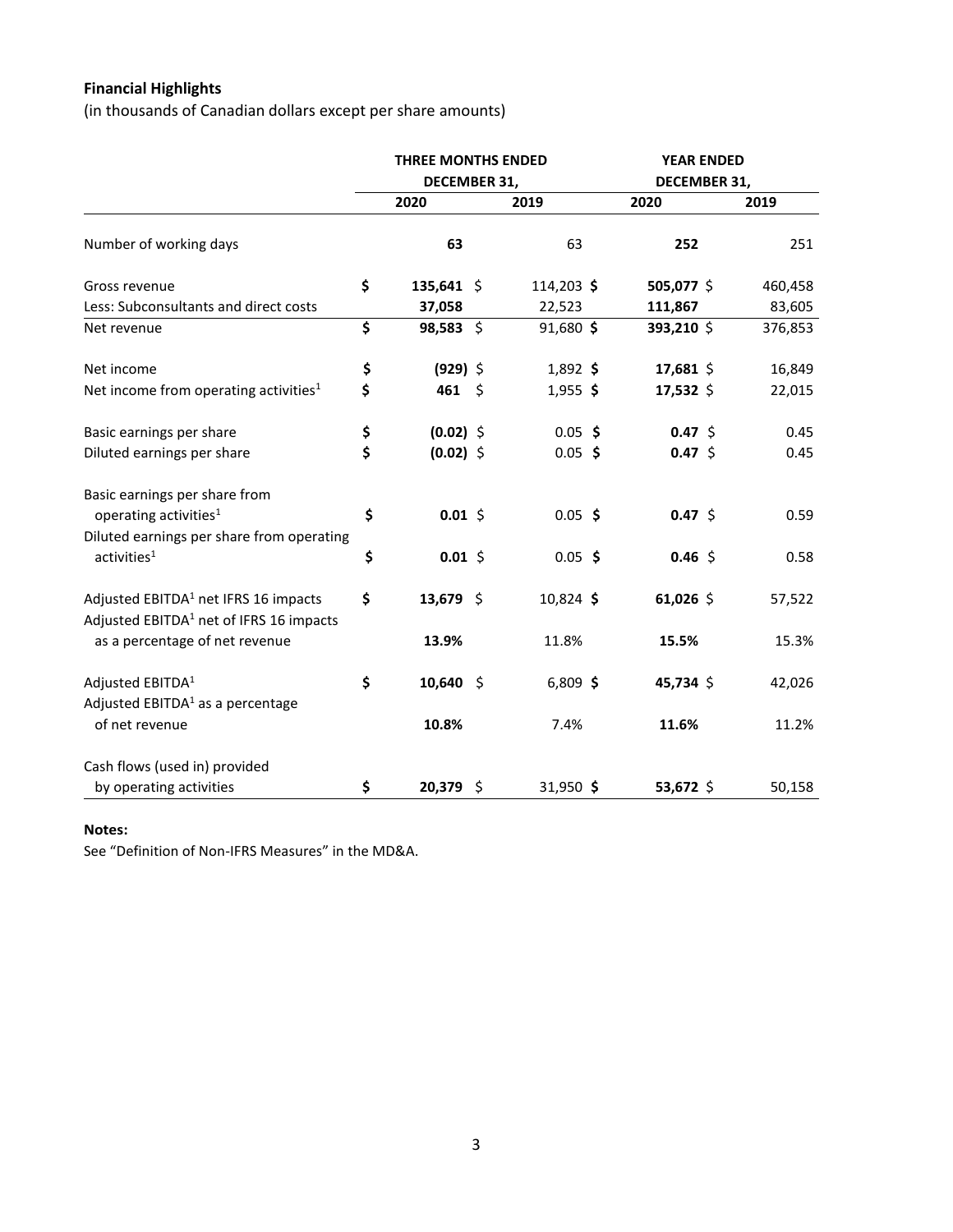#### **2020 Year in Review**

For the 12 months ended December 31, 2020, IBI successfully met or exceeded all established financial targets and objectives, which are critical components in the successful execution of its strategic technology pivot. With record net revenue and Adjusted EBITDA<sup>1</sup>, free cash flow and a strong backlog, supported by a strong balance sheet, the Company's is excited about building on this momentum into 2021 and beyond.

Despite the ongoing COVID-19 global pandemic, IBI posted strong performance across each of the Intelligence, Buildings and Infrastructure practices, along with record revenue and Adjusted EBITDA<sup>1</sup>. Annual net revenue of \$393.2 million is a new record for the Company, while Q4 2020 net revenue totaled \$98.6 million, 8% higher than Q4 2019, and 1% higher than the previous quarter. IBI's 2020 Adjusted EBITDA<sup>1</sup> net of IFRS 16 impacts was \$61.0 million (15.5% of net revenue), compared to \$57.5 million (15.3% of net revenue) in 2019, and was \$13.7 million (13.9% of net revenue) in Q4 2020, 27% higher than Q4 2019. Given Adjusted EBITDA<sup>1</sup> net of IFRS 16 impacts is the measure reported by its peers, IBI will conform with industry and report on this measure going forward.

In November, IBI purchased the net assets of Cole Engineering Group Ltd ("Cole") for total purchase consideration of \$8.7 million, expanding the Company's geographic reach while bolstering its capabilities across the water, transportation, urban development and environmental sectors. The acquisition affords IBI strategic advantages given Cole's complementary water sector consulting and advisory services, including demand modelling and planning; design and construction management for water infrastructure facilities, pipelines and tunnels; as well as operations and maintenance, all of which offer longer-term growth potential for IBI. Subsequent to the end of the quarter, IBI closed the acquisition of Peters Energy Solutions, Inc., enhancing the Company's capabilities across sustainable community development and its focus on the environment, supporting IBI's commitment to environmental, social and governance (ESG) practices. In addition to the strategic business benefits offered by these transactions, they also align with the Company's values, including the principles of stakeholder capitalism.

Consistent with ongoing efforts to strengthen the balance sheet, IBI issued \$46.0 million of 6.5% senior unsecured debentures that mature on December 31, 2025 in October, with proceeds earmarked for redemption of the Company's \$46.0 million 5.5% convertible unsecured debentures which mature on December 31, 2021 and have a conversion price of \$8.35 per common share. The 5.5% debentures were redeemed early on January 15, 2021 for total consideration of \$47.6 million. Since the 6.5% debentures do not have a conversion feature, the historical earnings volatility associated with fair valuing the other financial liabilities associated with the 5.5% convertible debentures will be eliminated, thereby simplifying IBI's accounting and financial reporting for investors.

At year-end 2020, IBI had successfully reduced net debt to \$57.2 million, representing a net debt to trailing 12 months' Adjusted EBITDA<sup>1</sup> multiple of 1.3 times, the lowest level for the Company in the past eight years and well below its target range of 2.0 to 2.5 times. The Company's disciplined approach has secured significant financial flexibility and with current cash reserves and available credit facility borrowings, IBI is very well positioned to meet existing and future working capital needs.

<sup>&</sup>lt;sup>1</sup> Non-IFRS measure. See "Definition of Non-IFRS Measures" in the MD&A.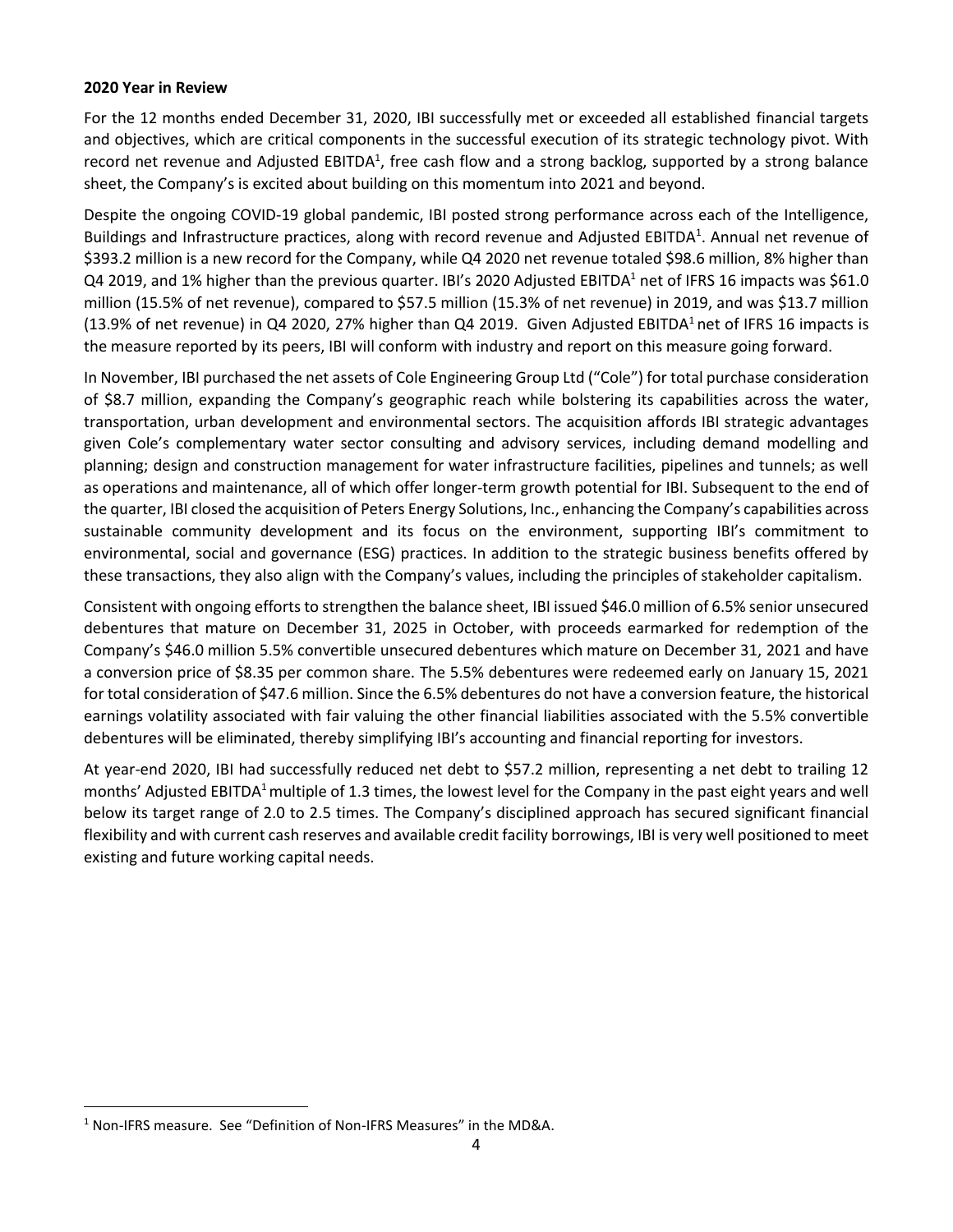

*IBI's debt at the end of each of the last eight fiscal periods.*

### **Business Practice Summary Highlights**

### *Intelligence*

IBI is pleased to confirm that its "20 / 20 in 2020" goal has been achieved: the Intelligence practice represented 20.2% of net revenue and generated 20.2% Adjusted EBITDA<sup>1</sup> as a percentage of net revenue in 2020. Intelligence net revenue for the year totaled \$79.5 million, growing 16% over 2019, while Adjusted EBITDA<sup>1</sup> of \$16.1 million was 59% higher than in 2019. Fourth quarter 2020 results reflect 7% growth in Intelligence net revenue to \$19.0 million, and 89% growth in Adjusted EBITDA<sup>1</sup> to \$5.1 million (26.8% of net revenue) over Q4 2019.

During 2020, IBI billed \$20.6 million to clients related to recurring software support and maintenance, 1.5% higher than in 2019, and in Q4 2020, held levels stable relative to Q4 2019 at \$5.3 million. Recurring software support and maintenance contracts remain a long-term focus area for IBI with further growth and evolution anticipated as new products and solutions are added to the Company's portfolio. With this growth, IBI expects to capture a higher proportion of the ongoing and 'sticky' subscription revenue that is generated through the full lifecycle of assets designed by IBI.

IBI's Intelligence-sector portfolio was bolstered during the year with a contract to deploy a cloud-based solution for the Port Authority of New York and New Jersey (PANYNJ) that can provide airport ground transportation operators with data related to the health of drivers and the cleanliness of their vehicles. In addition, IBI added to its growing software as a service (SaaS) portfolio with a multi-year engagement for its TravelIQ platform with the state of Massachusetts, a contract with New York Department of Transportation to provide traveler information technology through the 511NY platform, and the first location-based mobile app for motorway users in Greece that builds on previous toll and traffic management system work performed by IBI.

In addition to the meaningful revenue and Adjusted EBITDA<sup>1</sup> contributions from Intelligence, internally the Company benefits from enhanced productivity associated with various technologies, products and services, such as parametric design and optimization bots that streamline the administrative burden of project set-up so that professionals' time is freed up to focus on higher-value work.

### *Buildings*

For the year ended December 31, 2020, the Buildings practice represented 51% of IBI's total net revenue and contributed \$200.8 million, 2% higher than in 2019, while Q4 2020 net revenue grew 15% over the same period in 2019 to \$50.8 million. Adjusted EBITDA<sup>1</sup> for Buildings totaled \$32.6 million or 16.2% of net revenue in 2020, 5% higher than 2019, and was \$9.6 million in Q4 2020, 380% higher than the same period in 2019.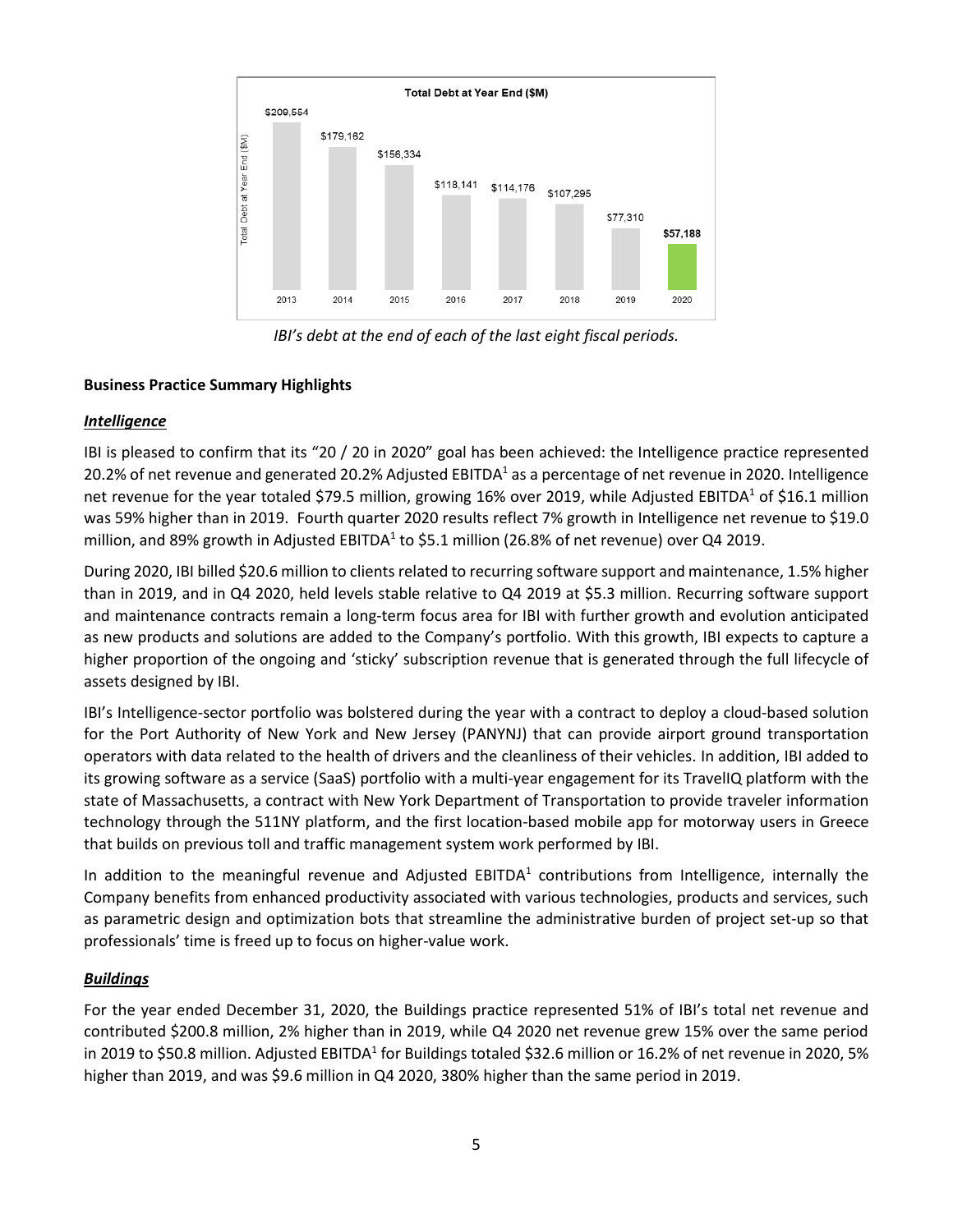The Buildings practice remained active through 2020, including work on justice projects in the Canada West segment, leveraging the Company's cloud-based InForm solution to help with asset management, informed maintenance and planning decisions, and ultimately reduce operational costs. Healthcare in the UK was also a strong contributor to the Buildings practice through the year, as work on a number of hospitals continued. IBI's urban renewal work in Detroit was focused on planning and design to reinvigorate the city's core and re-establish its downtown as a centre of activity and vitality. Design and technology integration also continued on a major motor vehicle manufacturing facility in the U.S. Buildings practice.

## *Infrastructure*

Through 2020, IBI's Infrastructure practice generated net revenue of \$112.1 million, representing 29% of total net revenue, 1% higher than in 2019, and in Q4 2020 generated \$28.5 million in net revenue, 4% lower than Q4 2019. Annual Adjusted EBITDA<sup>1</sup> of \$9.9 million represented 8.8% of net revenue, and was 14% lower than 2019, while Q4 2020 Adjusted EBITDA<sup>1</sup> was \$1.5 million, 5.1% of net revenue, and 58% lower than Q4 2019. The decrease in Q4 2020 Infrastructure results relative to the same period in 2019 is largely due to decreased economic activity in Alberta.

Alongside a joint venture partner, IBI was awarded technical advisor role on the Scarborough and Yonge North Subway Extension Projects during the year, responsible for a broad range of engineering, technical advisory, and other services to support planning, preparation, procurement, and construction of two new rapid transit subway projects planned in the Greater Toronto Area. In addition, IBI was awarded the TTC Line One subway enhancement program during the year and is part of the preferred proponent team for the Broadway Subway transit infrastructure project in Vancouver, British Columbia. The Company's Infrastructure practice continues to be active on transit projects across Canada and internationally.

### **2021 Guidance and Outlook**

Building on the success and momentum realized through 2020, IBI is pleased to provide a forecast total net revenue projection of approximately \$422 million for the year ended December 31, 2021, more than 9% higher than IBI's 2020 revenue forecasts and a 7% increase relative to 2020 actuals. Realizing this forecast net revenue would represent a 6% compound annual growth rate since 2013.

As a result of the improved pace of securing future work, IBI increased backlog by 18% across the firm relative to December 31, 2019, while backlog increased 5%, 20% and 27% for Intelligence, Buildings and Infrastructure, respectively. IBI currently has approximately \$578 million of work committed and under contract for the next five years. Based on the current pace of work that the Company has achieved over the past twelve months ended December 31, 2020, this contracted work equates to approximately 18 months of backlog, the strongest in IBI's history.

Following a focused and disciplined program of directing free cash flow to debt repayment over the past few years, IBI has been highly successful at reducing total debt and associated debt metrics. With a year end 2020 net debt<sup>1</sup> to Adjusted EBITDA<sup>1</sup> multiple of only 1.3 times, the Company has exceeded its previously stated target range of between 2.0 and 2.5 times. With \$57.2 million of net debt at year end, IBI is strongly positioned to allocate capital toward value enhancement opportunities such as accelerated organic growth, further equity investments in earlystage technologies, and corporate or asset acquisitions.

As a true demonstration of the power of technology, IBI is pleased to confirm that in less than 12 months from announcement to launch, the Company has established a robust and full-featured Digital Engagement Venue in which it can hold virtual meetings, events and other gatherings from a digital twin of IBI's physical Smart City

<sup>&</sup>lt;sup>1</sup> Non-IFRS measure. See "Definition of Non-IFRS Measures" in the MD&A.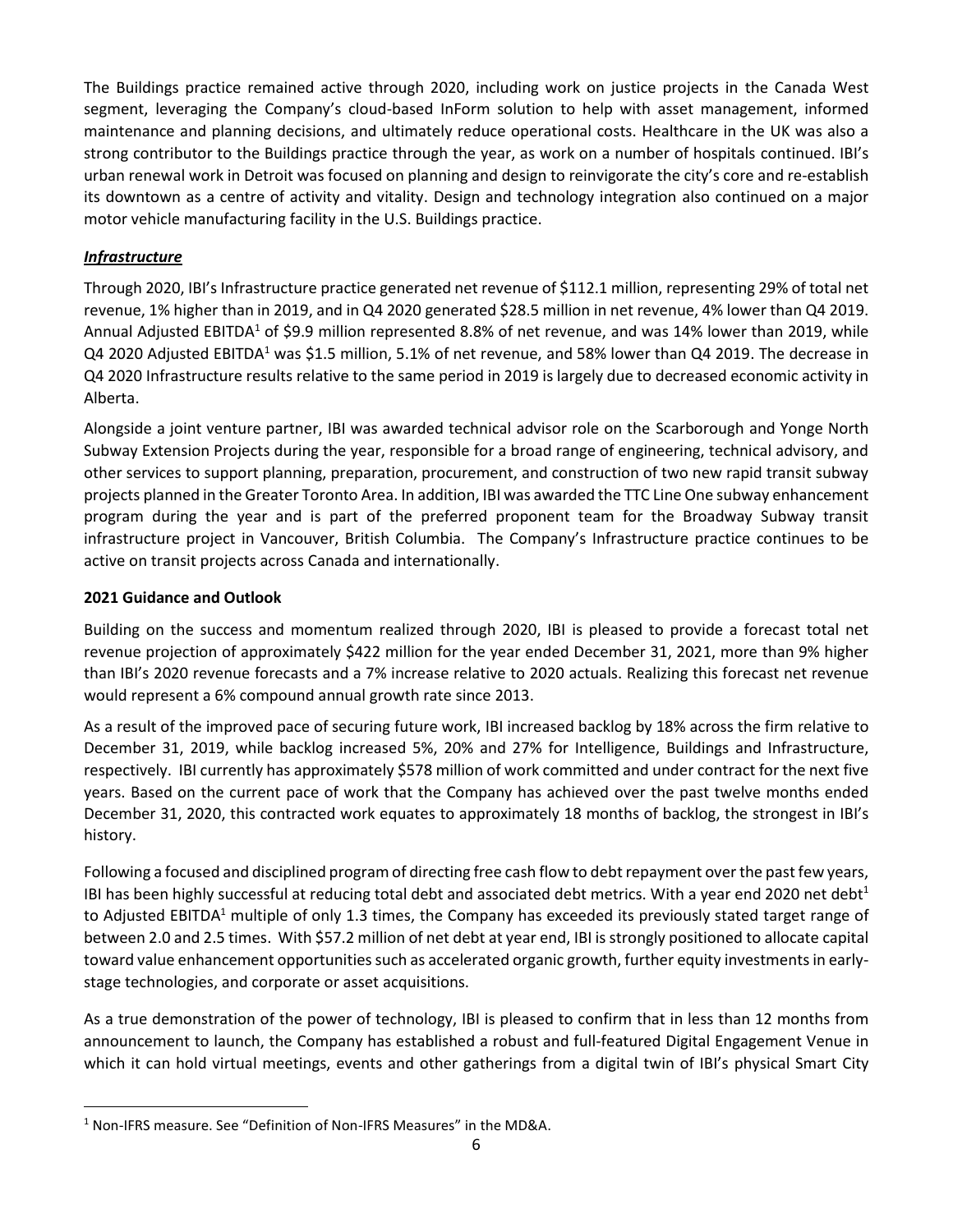Sandbox. On March 24<sup>th</sup>, the Company is planning to host its first ever virtual capital markets event for analysts and members of the professional investment community to explore the Smart City Sandbox and dive deeper into specific projects across IBI's Intelligence, Buildings and Infrastructure practices. In addition, users can learn more about the Company's ESG profile, review a summary of year-end 2020 financial results, hear a keynote from CEO, Scott Stewart and get the broader picture from management's responses to a Q&A session. On March 25<sup>th</sup>, the experience will be made available to all interested parties, with further details and registration instructions to be disclosed via press release.

### **Investor Conference Call & Webcast**

IBI will host a conference call and live webcast on Friday, March 12, 2021 at 8:30 a.m. ET. During the call, management will present IBI's financial and operating results followed by a question-and-answer session.

A live audio webcast of this call is available by entering the following URL into your web browser:

[https://produceredition.webcasts.com/starthere.jsp?ei=1419428&tp\\_key=5bd5c0e54b](https://produceredition.webcasts.com/starthere.jsp?ei=1419428&tp_key=5bd5c0e54b)

### **Conference Call Details:**

Date: Friday, March 12, 2021 Time: 8:30 a.m. ET Dial In: North America: 1-888-390-0546 Dial In: Toronto Local / International: 416-764-8688

Replay: North America: 1-888-390-0541 Replay: Toronto Local / International: 416-764-8677 Replay Passcode: 923079#

A recording of the conference call will be available within 24 hours following the call at the Company's [website.](https://www.ibigroup.com/investor-relations/financial-reports/) The conference call replay will be available until March 26, 2021.

### **About IBI Group Inc.**

IBI Group Inc. (TSX:IBG) is a technology-driven design firm with global architecture, engineering, planning, and technology expertise spanning over 60 offices and 2,700 professionals around the world. For nearly 50 years, its dedicated professionals have helped clients create livable, sustainable, and advanced urban environments. IBI Group believes that cities thrive when designed with intelligent systems, sustainable buildings, efficient infrastructure, and a human touch. Follow IBI Group on Twitter @ibigroup and Instagram @ibi\_group.

### **For additional information, please contact:**

Stephen Taylor, CFO IBI Group Inc. 55 St. Clair Avenue West Toronto, ON M5V 2Y7 Tel: 416-596-1930 www.ibigroup.com

#### **Forward-Looking Statements**

Certain statements in this news release may constitute "forward-looking" statements which involve known and unknown risks, uncertainties and other factors which may cause the actual results, performance or achievements of the Company and its subsidiary entities, including IBI Group Partnership ("IBI Group") or the industry in which they operate, to be materially different from any future results, performance or achievements expressed or